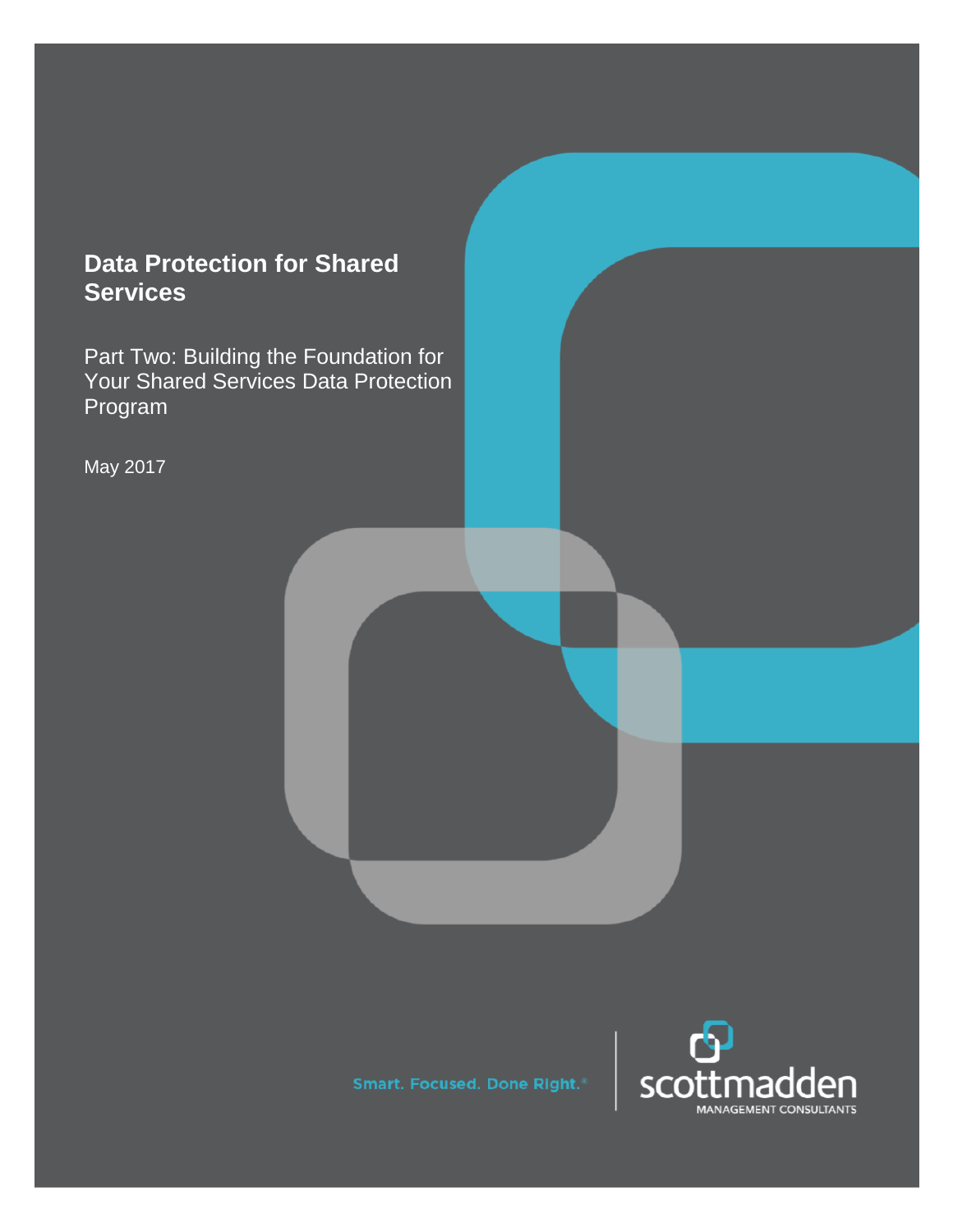

## **INTRODUCTION**

As a Shared Services Organization (SSO) owner, it is your responsibility to protect your data and mitigate the risk of a data breach. Establishing a data protection program can help you accomplish this. A comprehensive data protection program establishes policies, procedures, and controls that monitor, detect, and even block data transmissions. Technology solutions can prevent distribution or leakage of sensitive data, regardless of whether the leak was intentional or inadvertent.

To effectively build and implement a suitable shared services data protection program, you need an indepth understanding of the data you need to protect. A comprehensive understanding of your data ensures your program adequately mitigates all relevant risks. First, you will need to define the objectives and scope of your program.

#### **Define the Data Protection Program**

Data protection programs are enabled by technology; however, implementing technology is not enough. An effective data protection program starts with carefully defining the program objectives, securing buyin from all stakeholders, establishing key performance indicators (KPIs), and establishing a change management plan:

- **Defining Program Objectives.** The objectives for implementing a data protection program are driven by your business's unique data protection needs. When establishing these objectives, ensure that your program defines expected outcomes for data that is important and must be protected
- **Securing Stakeholder Buy-in.** A data protection program cannot be a success without the combined efforts and support of key stakeholders. They should be engaged in the identification of data breach risks. Ensure that there is no disconnect across the stakeholders on the purpose and scope of your program
- **Establishing KPIs.** The right KPIs are essential to measure the success of your data protection program. These KPIs may include the number of data leakage incidents, the extent of process coverage, and the level of application coverage. Establish KPIs early in the planning process to baseline where you stand right now and where you want to be
- **Establishing a Change Management Plan.** A comprehensive data protection program brings significant changes to your SSO operations, employee behavior, and culture. Employees could perceive that the data protection program is intrusive and unproductive; therefore, part of your data protection strategy must be to establish a change management plan to build awareness for the need of your program

## **Know Your Data**

1

Identification and classification of data is the most important part of the SSO data protection program. As shown in Figure 1, SSO data is constantly moving through systems, applications, and individuals resulting

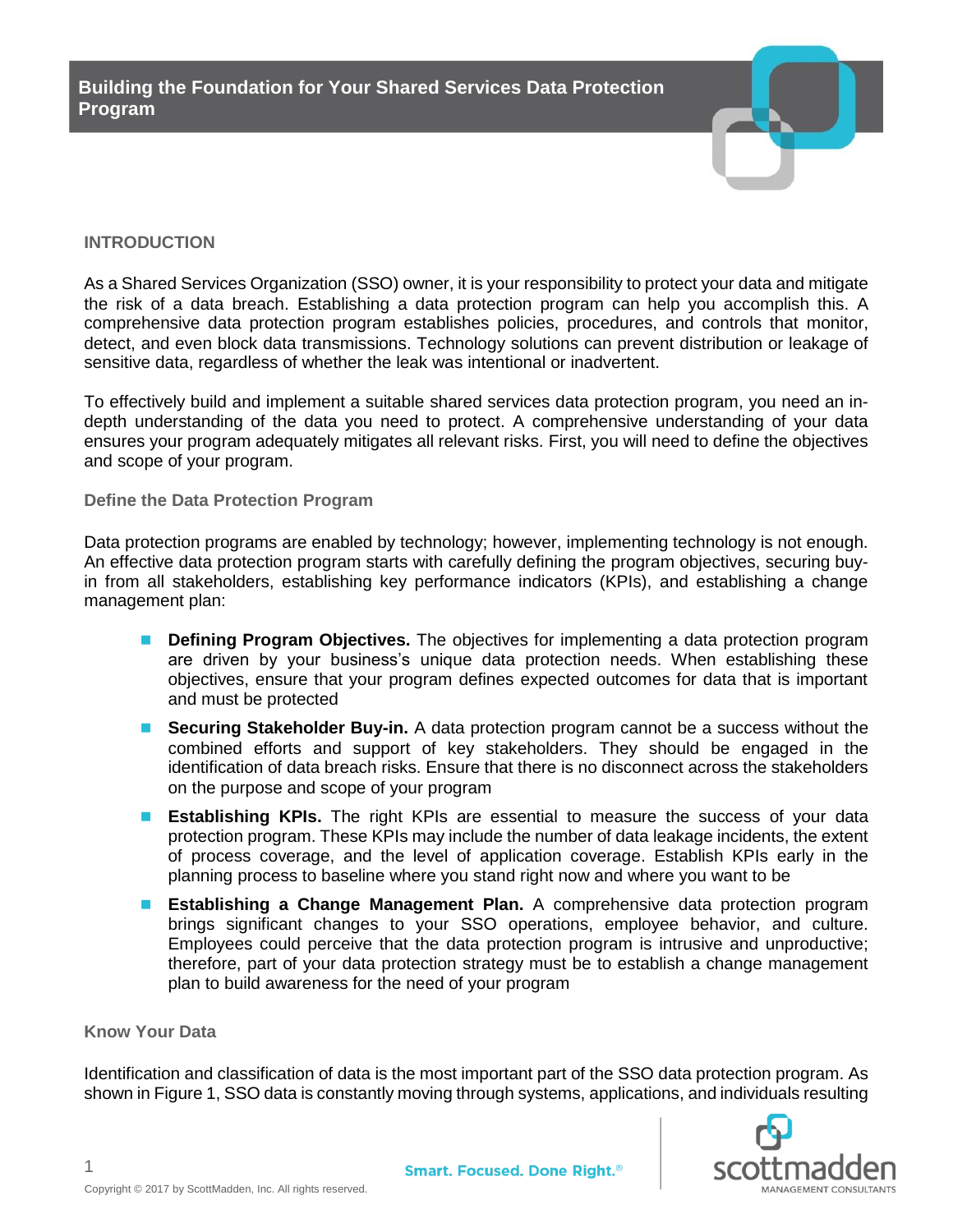in an extremely complex SSO information ecosystem. The volume of sensitive data makes SSOs a target. While a high volume of data tends to correlate with increased operational efficiency, it also increases the risk that this data may be compromised. Despite this risk, data security is often overlooked in favor of gains in operational efficiency and customer service.



*Figure 1: Complexity of HR SSO Information Ecosystem*

Due to the sheer volume and diversity of SSO data, it's important to carefully analyze your data to set the policies needed to detect and respond to incidents. As shown in Figure 2, ScottMadden recommends four steps:

- **Step 1: Understand Data Access and Flow.** A key step in planning for an effective data protection program is understanding how the data is accessed and how it flows in and out of your organization
	- **Access**: Most users access data within applications, such as case management, HR information systems, or accounts payable systems. Shared drives, end-user devices, and third-party tools, like cloud storage services, are also used for data storage
	- **Transmission**: SSO application integrations are the primary data transmission media used by the end users. However, some data integrations occur over unsecured pathways (e.g., email) and need to be identified and secured
- **Step 2: Identify Sensitive Data.** Identification of data is a challenging step in designing a SSO data protection program. At any given time, sensitive data is being used, shared, or stored across your servers, databases, workstations, laptops, and internal networks. Your

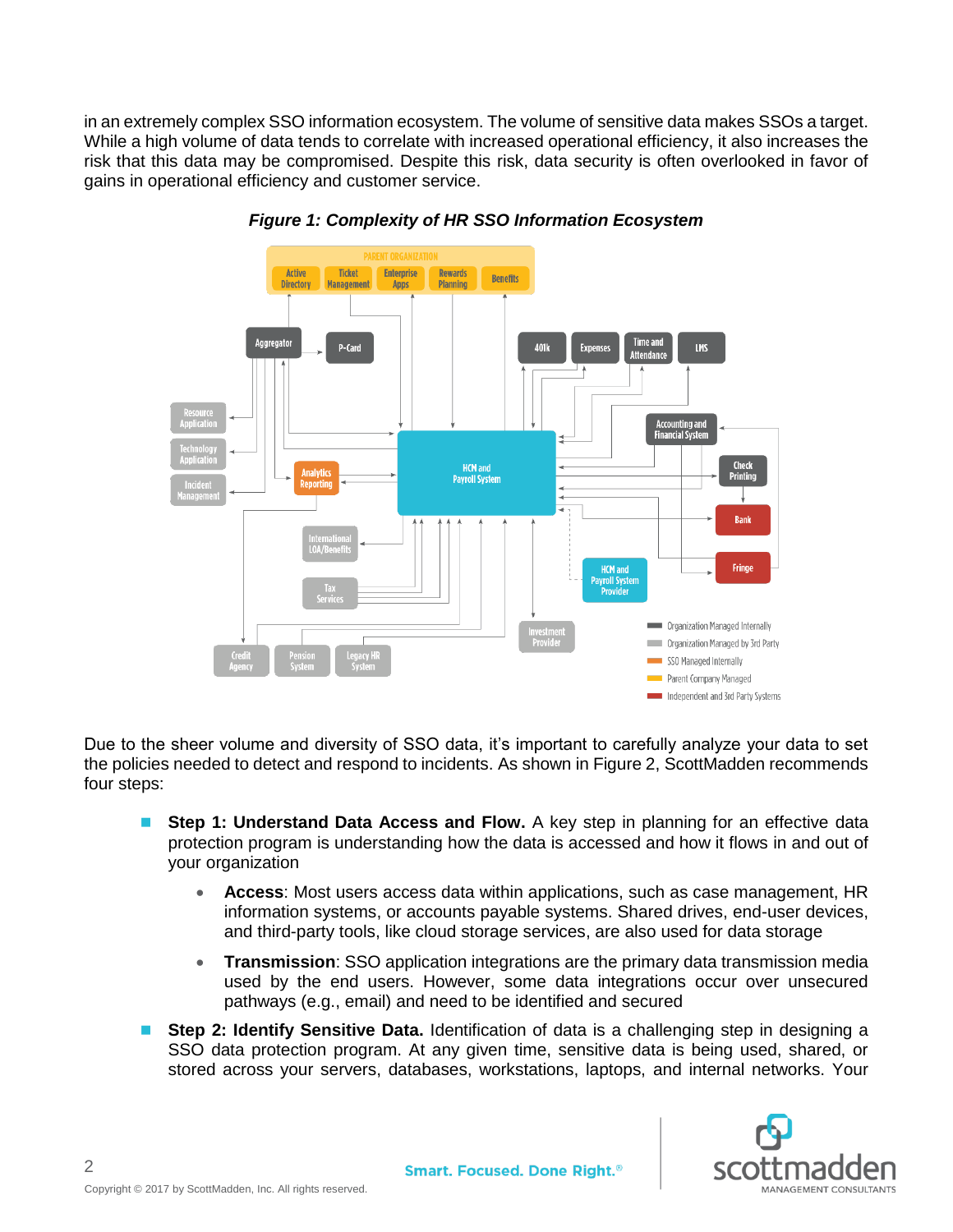organization's data can be divided into two broad categories: structured data and unstructured data

- **Structured data** refers to any data that resides in relational databases and spreadsheets, including benefits information, employee payroll information, and personally identifiable information. The structured data has the advantage of being easily entered, stored, queried, and analyzed and is typically managed centrally
- **Unstructured data** consists of all data that cannot be easily organized and includes PowerPoint presentations, word processing documents, PDF files, emails, and images. Unstructured data is managed by end users

Identify structured data by working with SSO centers of excellence to understand what sensitive data is stored in databases and other network locations, how it is managed, and how it is accessed. Identify unstructured data using a variety of discovery tools. This includes special data-loss-prevention products that come with a range of data identification technologies. These products consist of a discovery engine that crawls all the data in your SSO network, indexes it, and organizes it for risk assessment and classification.

- **Step 3: Assess the Risk.** Classify data by assessing the risk associated with it. You can then assign protection measures based on data risk classification. Assess risk using questions such as:
	- Is the data protected by regulations?
	- Is the data critical to business operations, and if so, can it cause financial loss?
	- Is the data important from a privacy perspective?
	- Is the data important to customers and business partners?
- **Step 4: Assign Classifications.** Based on the data risk assessment, assign classifications (high risk, moderate risk, low risk) to the data. These classification levels are often defined by enterprise information security

| <b>PROCESS</b>                                        | <b>EXAMPLE</b>                                              | <b>EXPLANATION</b>                                                                                                       |
|-------------------------------------------------------|-------------------------------------------------------------|--------------------------------------------------------------------------------------------------------------------------|
| Step 1<br><b>Understand Data</b><br>(Access and Flow) | Unstructured<br>Structured<br>Data<br>Data                  | Inventory integrations,<br>applications, databases,<br>and storage media                                                 |
| Step 2<br><b>Identify Sensitive Data</b>              | $\bullet$ $\bullet$<br><b>SENSITIVE!</b>                    | Identify which data<br>include sensitive<br>information                                                                  |
| Step 3<br>Assess the Risk                             | $\overline{\mathbf{v}}$<br>П                                | Conduct thorough risk<br>assessment of sensitive<br>data measuring the<br>impact of a potential<br>data-leakage incident |
| Step 4<br><b>Assign Classifications</b>               | <b>LOW RISK</b><br><b>MODERATE RISK</b><br><b>HIGH RISK</b> | Categorize data to<br>facilitate prioritization                                                                          |

#### *Figure 2: Know Your Data*

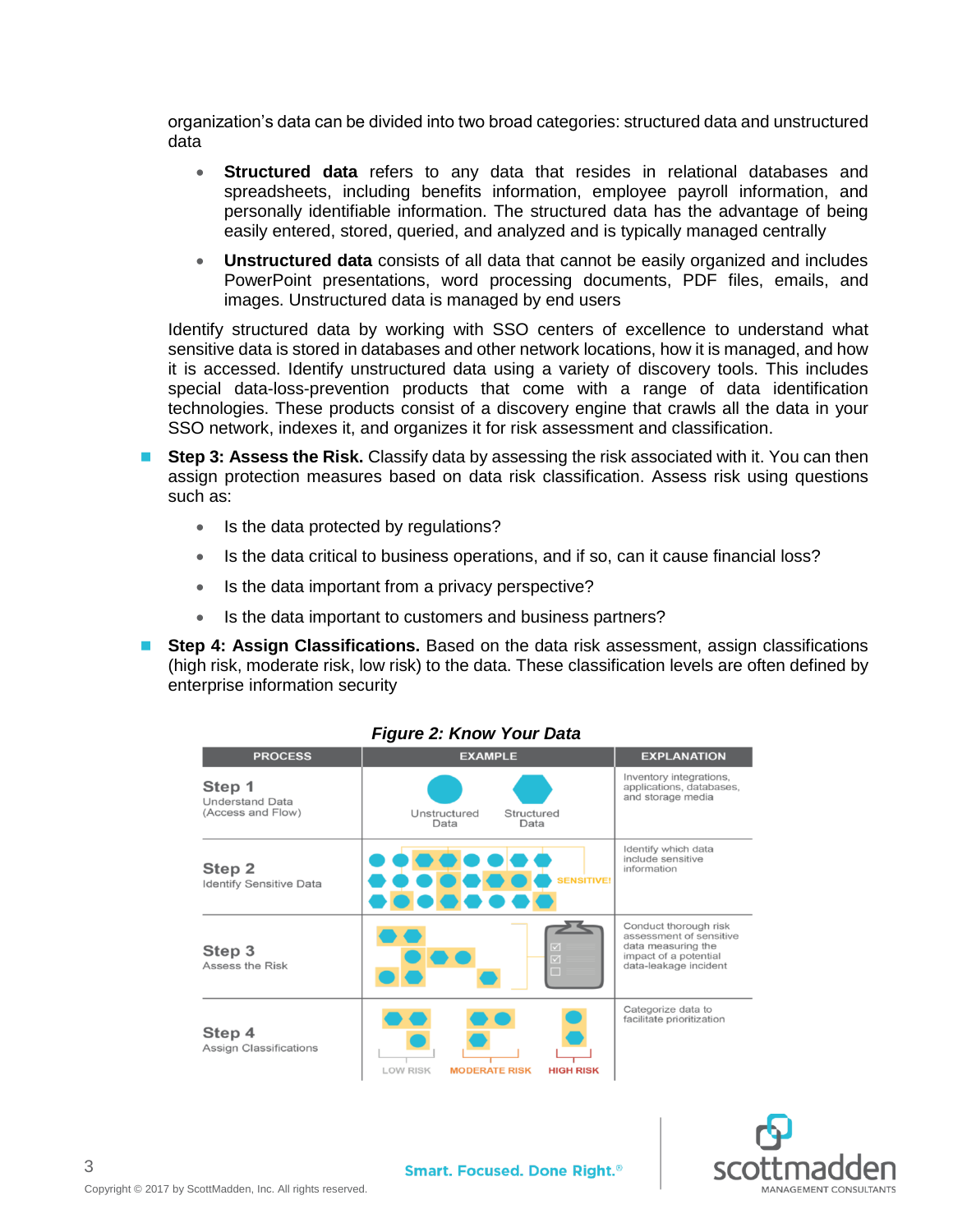#### **TAKEAWAYS**

- **Focus on understanding and protecting SSO data risks rather than implementing technical** data protection products. A thorough data inventory and assessment will help you develop accurate data protection policies and procedures
- **E** Establish KPIs to measure your data protection program's success. KPIs will help you monitor progress and prove value to your stakeholders
- **Spend time on stakeholder buy-in and proactive communication with employees.** Implementing a SSO data protection program is not an IT project, but a SSO business initiative that requires both process and employee behavior changes

#### **NEXT STEPS**

Once you have defined your SSO data protection program, obtained stakeholder buy-in, and undertaken the analysis of your data, it's time to consider the processes, policies, and procedures involved in a successful data protection program. For more information, see [Part Three: The Core Elements of Your](http://www.scottmadden.com/insight/core-elements-shared-services-data-protection-program/)  [Data Protection Program.](http://www.scottmadden.com/insight/core-elements-shared-services-data-protection-program/)

#### **HOW SCOTTMADDEN CAN HELP**

ScottMadden can help you understand and resolve your shared services security issues by improving how you manage and govern cybersecurity. We provide a strategic, outcome-driven approach customized to your organization's needs that entails four key actions: (i) identify the biggest security risks for your operation; (ii) assess the appropriate risk response; (iii) establish success measures for your security program; and (iv) determine how best to get to the desired state.



ScottMadden is recognized as a shared services expert. We understand shared services operations, their risks, and the security practices that work best in these environments. Leveraging institutional knowledge and expertise, our experts can help you achieve your shared services security goals.

Please visit [www.scottmadden.com](http://www.scottmadden.com/) to learn more about the services we offer.

## **ABOUT SCOTTMADDEN'S CORPORATE & SHARED SERVICES PRACTICE**

ScottMadden has been a pioneer in corporate and shared services since the practice began decades ago. Our Corporate & Shared Services practice has completed more than 1,500 projects since the early 90s, including hundreds of large, multi-year implementations. Our clients span a variety of industries from entertainment to energy to high tech. Examples of our projects include business case development, shared services design, and shared services build support and implementation.



4